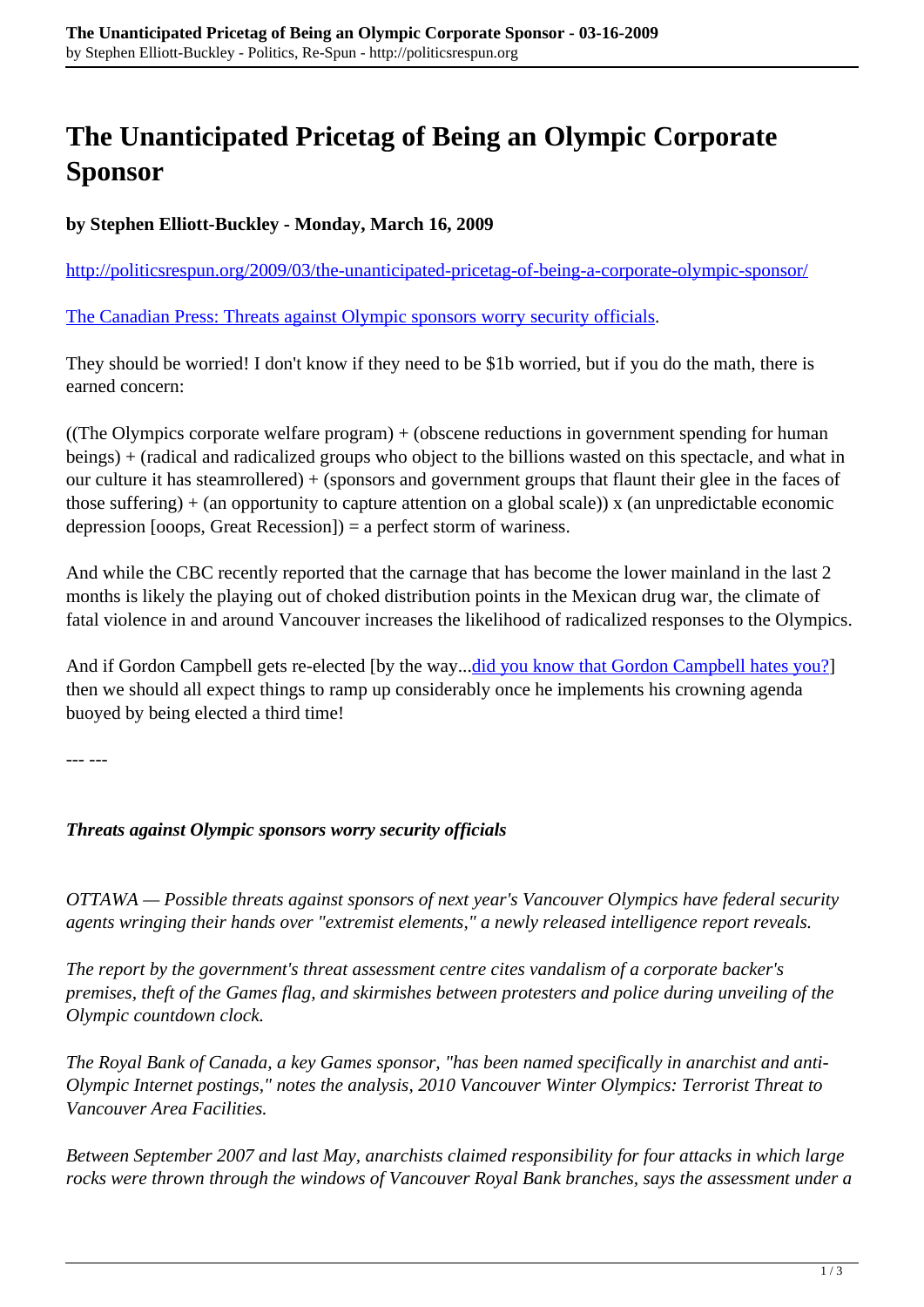*section titled Domestic Non-Islamist Extremist Groups.*

*"Extremist elements . . . have publicly stated their intent to continue acts of protest and possible violence against both the Olympics and commercial symbols they perceive to represent the 2010 Olympic Games."*

*The threat assessment also looks at Osama bin Laden's al-Qaida network and radicals inspired by the terrorist movement, as well as "Lone Wolf" attackers like Kimveer Gill, a gunman who killed one student and wounded 19 others at Montreal's Dawson College.*

*The document was prepared last July by the Integrated Threat Assessment Centre, which includes representatives of the Canadian Security Intelligence Service, the RCMP and several other security and police agencies. A copy was recently released along with other assessments to The Canadian Press under the Access to Information Act.*

*Several portions of the threat assessments, labelled For Official Use Only, were withheld from disclosure.*

*Chris Shaw, spokesman for Games monitoring group 2010watch, found the reports amateurish.*

*"This is the best they can do?" he asked.*

*"These guys need to get a serious grip, frankly. I think they're really confusing legitimate political dissent, however disruptive it might be, with a threat. And it's simply not."*

*More than 5,000 athletes are expected from 80 countries at the Winter Games, to begin next February in Vancouver and Whistler, B.C.*

*Numerous activists, from aboriginal groups to anti-poverty fighters, oppose the Games, saying the expensive mega-event will hurt Vancouver's poor, damage the environment and drain provincial coffers.*

*The cost of Games security has been pegged at \$900 million, far more than the original estimate.*

*Organizers are depending on corporate sponsors including the Royal Bank to support and promote the Games, but their participation appears to have heightened fears they will become targets for those who claim the Olympics have come to symbolize money more than sport.*

*The threat assessment centre prepared two briefs last September on possible actions against the Canadian Pacific Spirit Train that travelled to Montreal from Vancouver to drum up Olympic enthusiasm.*

*"There have been calls to boycott companies and organizations which support or sponsor the upcoming games," says one assessment. "Acts of vandalism, criminal mischief and trespass against sites associated to the Olympics and its sponsors have taken place and now protest action against the train is being encouraged."*

*CSIS referred a request for comment to the B.C.-based integrated unit responsible for Games security. However, a unit spokesman did not return phone calls.*